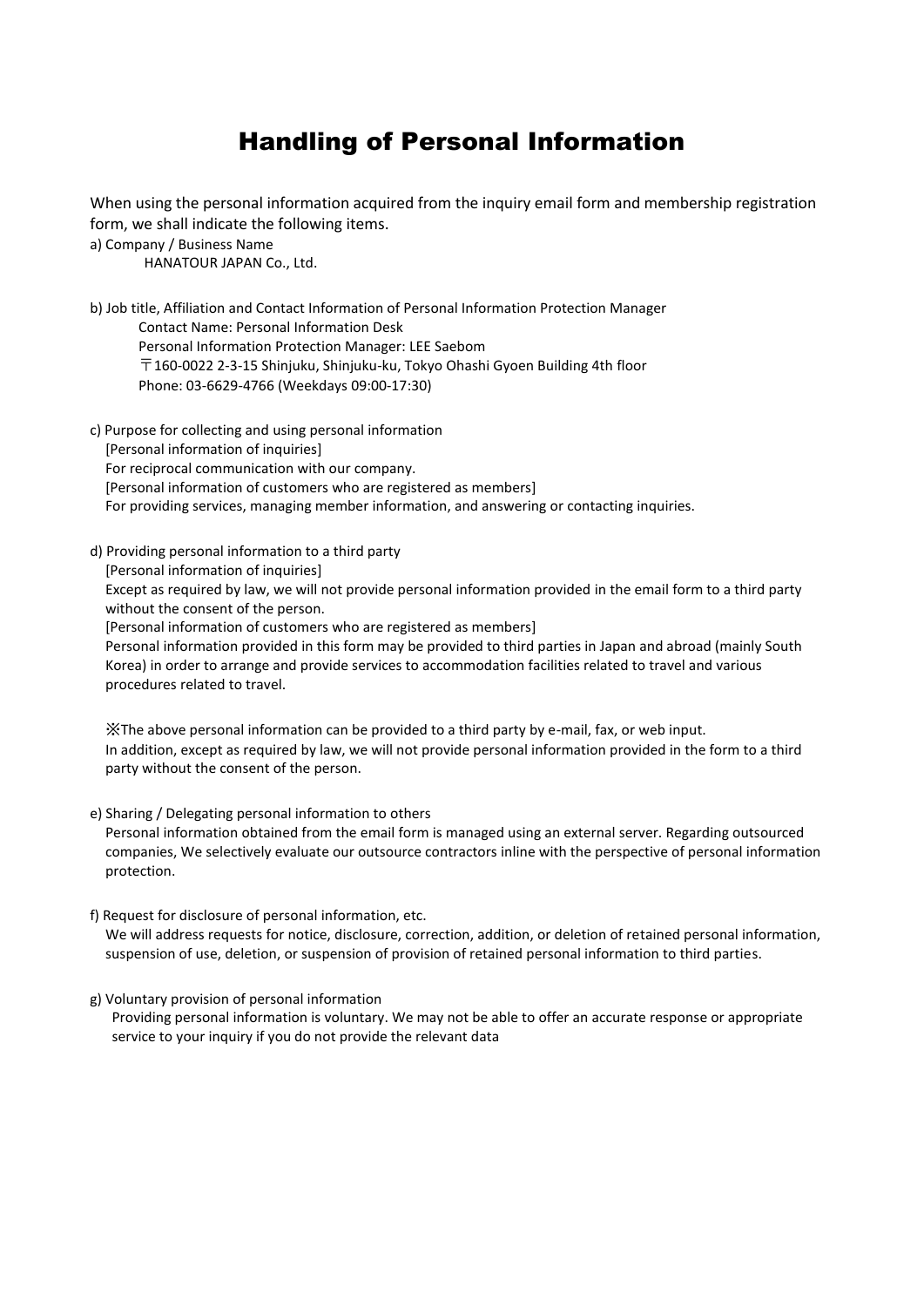## **個人情報の取扱いに関する告知文**

当社ではお問い合わせメール・フォーム、会員登録フォームから取得する個人情報の利用にあたり、下 記の事項を明示します。

- a) 事業者の名称 株式会社 HANATOUR JAPAN
- b) 個人情報保護管理者の職名、所属及び連絡先 連絡先名称:個人情報受付窓口 個人情報保護管理者:李 セボム 〒160-0022 東京都新宿区新宿 2 丁目 3 番 15 号 大橋御苑ビル 4 階 電話:03-6629-4766(平日 9:00~17:30)
- c) 個人情報の利用目的 【お問い合わせのお客様の個人情報】 当社へのお問合せについてのご回答・ご連絡のため。 【会員登録されるお客様の個人情報】 当社サービスのご提供、会員情報の管理、及びお問合せについてのご回答・ご連絡のため。
- d) 個人情報を第三者に提供する場合

【お問い合わせのお客様の個人情報】

法令等による場合を除き、本人の同意を得ずに当該メール・フォームにてご提供いただく個人情 報を第三者に提供することはありません。

【会員登録されるお客様の個人情報】

旅行に関する宿泊施設等へのサービス手配・提供及び旅行に関する諸手続きのため、当該フォー ムにてご提供いただく個人情報を国内及び外国(主に韓国)の第三者に提供する場合があります。 ※上記個人情報を第三者に提供する方法としては、電子メール・FAX・Web 入力となります。 その他、法令等による場合を除き、本人の同意を得ずに当該フォームにてご提供いただく個人情 報を第三者に提供することはありません。

e) 個人情報の取扱いの委託を行う場合 当該メール・フォームから取得する個人情報については、外部のサーバを利用し管理を行ってお ります。外部委託先については個人情報保護の観点から委託先としての選定評価を実施していま す。